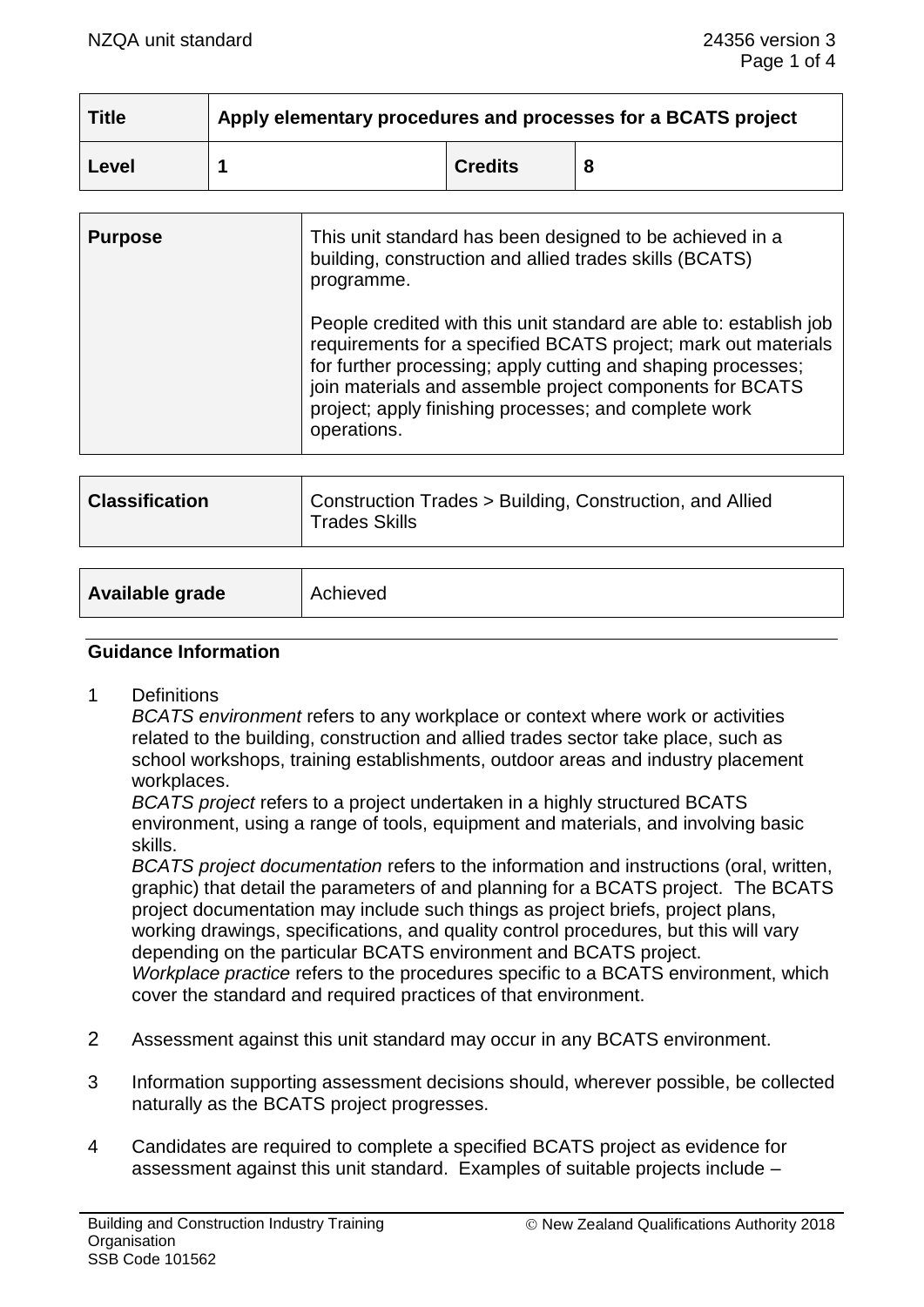tables, cabinets, seating, storage chests, shelving units, or projects of similar complexity.

- 5 Competence must be demonstrated in timber and three other materials. Examples of other materials include but are not limited to – manufactured board, metal, plastic, glass, concrete, mechanical fasteners, adhesives, finishing materials, upholstery (fabric or leather).
- 6 Legislation relevant to this unit standard includes: Health and Safety at Work Act 2015; Health and Safety at Work Regulations 2016.

# **Outcomes and performance criteria**

# **Outcome 1**

Establish job requirements for a specified BCATS project.

# **Performance criteria**

- 1.1 Working drawings, job specifications and job processes are identified, and confirmed with the supervisor in accordance with workplace practice.
- 1.2 Materials are identified and obtained from BCATS project documentation.

#### **Outcome 2**

Mark out materials for further processing.

# **Performance criteria**

- 2.1 Marking out processes are identified, and tools are selected to meet the requirements of the task.
- 2.2 Materials are marked out in accordance with the BCATS project documentation.
- 2.3 Marking out tools are used in accordance with the manufacturer's instructions and workplace practice.

# **Outcome 3**

Apply cutting and shaping processes.

# **Performance criteria**

- 3.1 Cutting and shaping processes are identified and tools are selected to meet the requirements of the task.
- 3.2 Cutting and shaping processes are applied in accordance with the BCATS project documentation.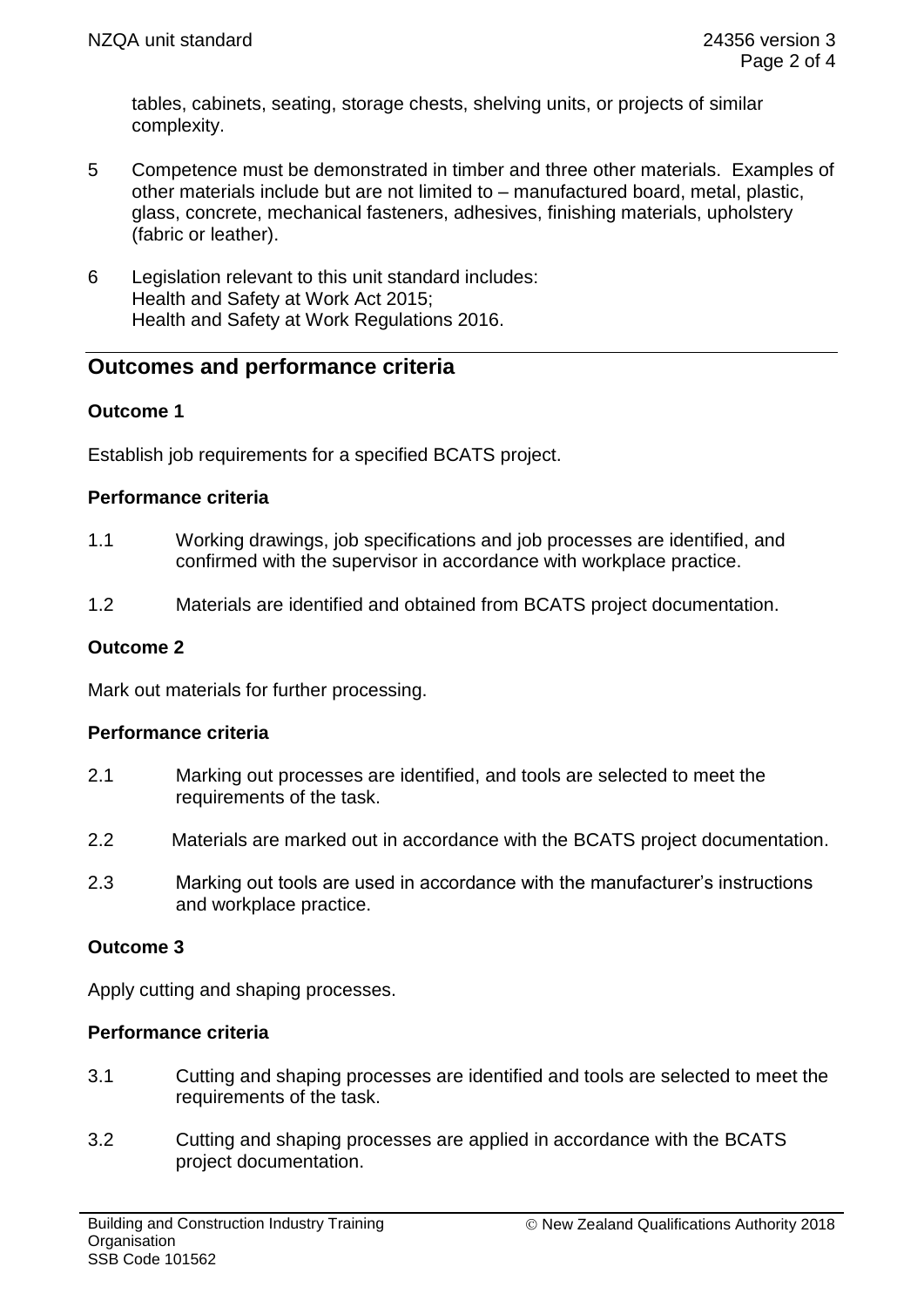3.3 Cutting and shaping tools are used in accordance with the manufacturer's instructions and workplace practice.

# **Outcome 4**

Join materials and assemble components for a BCATS project.

#### **Performance criteria**

- 4.1 Jointing and assembly processes are identified, and tools are selected to meet the requirements of the task.
- 4.2 Jointing and assembly processes are carried out in accordance with the BCATS project documentation.
- 4.3 Jointing and assembly tools are used in accordance with the manufacturer's instructions and workplace practice.

#### **Outcome 5**

Apply finishing processes.

#### **Performance criteria**

- 5.1 Finishing processes are identified, and materials are selected to meet the requirements of the task.
- 5.2 Finishing processes are applied in accordance with the BCATS project documentation.

#### **Outcome 6**

Complete work operations.

#### **Performance criteria**

- 6.1 All operations are safely completed in accordance with workplace practice.
- 6.2 Workplace, tools, plant and equipment are cleaned, and tools, plant and equipment are stored in accordance with workplace practice.

| <b>Planned review date</b> | 31 December 2023 |
|----------------------------|------------------|
|----------------------------|------------------|